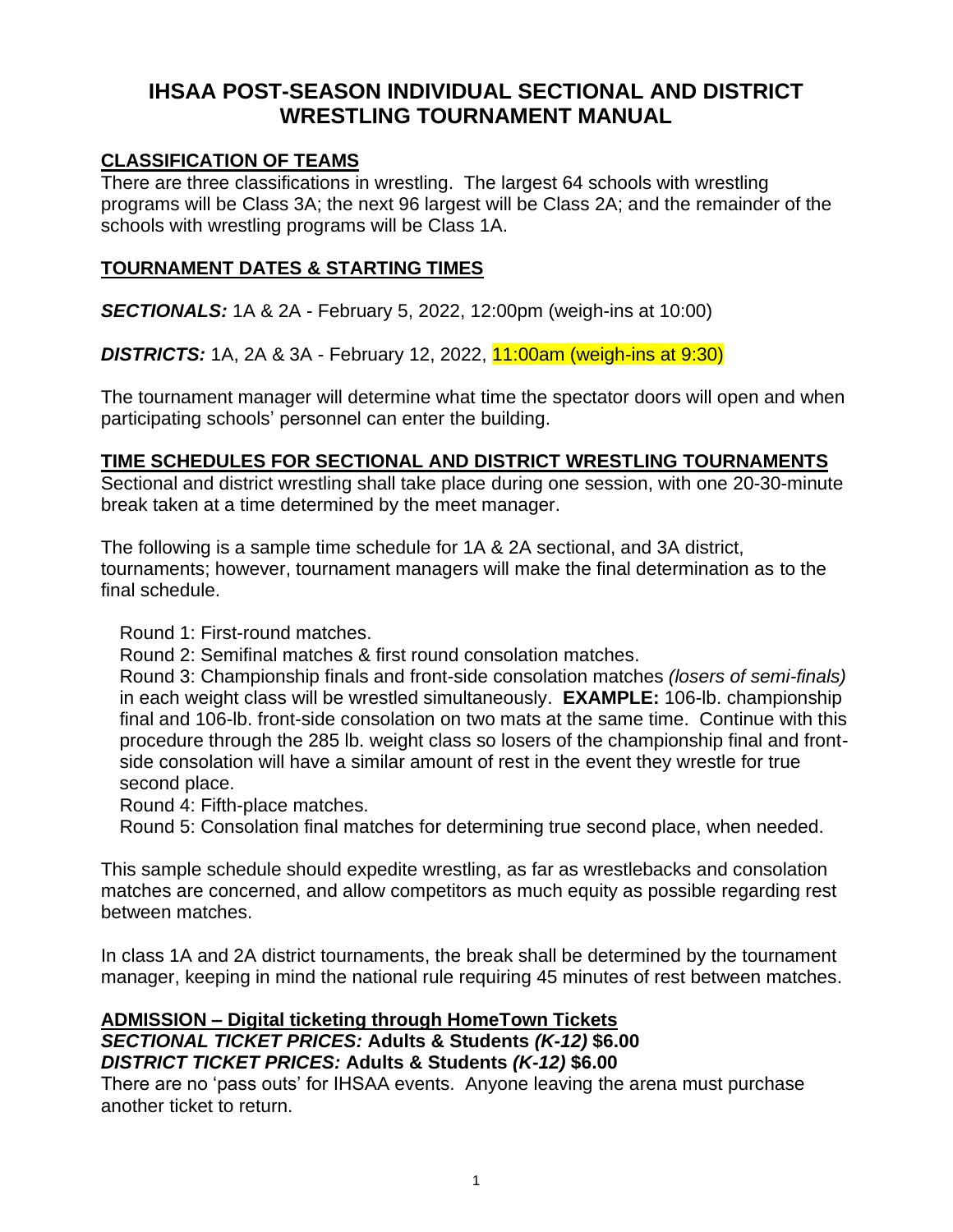## *COMPLIMENTARY ADMISSIONS TO SECTIONAL AND DISTRICT TOURNAMENTS*

The following people receive complimentary admission to sectional and district tournaments:

- 1. The participating wrestlers from each school who weigh-in, the head coach(es), three assistant coaches, and two team managers.
- 2. A maximum of six cheerleaders per participating school, if in uniform, and their chaperone.
- 3. Any school administrator with a school administrator pass and ONE guest.
- 4. Any current, or former, IHSAA Board of Control member presenting a lifetime pass, and their respective spouse*.*
- 5. Any member of the host school's Board of Education and spouse.
- 6. Bona fide members of the press, radio, and television media attending in the capacity of reporter and/or photographer. (This does not include a representative of a school paper, yearbook, etc.)
- 7. One team bus driver for each participating school.

### **ADVANCING FROM SECTIONAL AND DISTRICT COMPETITION**

For each of the sixteen Class 1A and 2A sectional tournaments, the champion and runnerup wrestler in each weight class will advance to the district tournaments. There will be eight Class 1A & 2A district tournaments with four wrestlers per weight class in each district tournament.

There will be eight Class 3A district tournaments with a maximum of eight wrestlers in each weight class. Each champion and runner-up from the 1A, 2A, and 3A district tournaments will qualify to the state meet.

### *Sectional Champion or Runner-Up Unable to Advance to District Competition*

If for some reason (injury, illness, ineligibility, etc.) a Class 1A or 2A wrestler who has qualified for the district tournament cannot compete, the athletic director from the wrestler's school should call the IHSAA immediately. NOTIFICATION REGARDING INJURY OR ILLNESS MUST BE MADE TO THE DISTRICT MANAGER BY 9:00AM ON SATURDAY OF DISTRICT COMPETITION IN ORDER FOR THE 3RD PLACE SECTIONAL WRESTLER TO HAVE THE OPPORTUNITY TO ADVANCE TO DISTRICT COMPETITION. The district manager will then contact the IHSAA office. When this occurs, the 3<sup>rd</sup>-place finisher from that sectional will advance to district competition. If a sectional champion is unable to compete in the district tournament, the runner-up from that sectional will take the champion's place on the district bracket and the 3<sup>rd</sup>-place wrestler from that sectional will take the runner-up place on the bracket. If a runner-up is unable to compete, the 3<sup>rd</sup>-place wrestler from that sectional will take the runner-up's place on the bracket. In no case will a 4<sup>th</sup>-place sectional finisher advance to the district tournament. If the 1<sup>st</sup>place, 2<sup>nd</sup>-place, or 3<sup>rd</sup>-place wrestlers cannot compete in 1A/2A districts, or at the state tournament in all classes, the opposing wrestler, who is present and has made weight for that weight class, is awarded a forfeit and two advancement points. Failing to make weight is not a legal reason for allowing a third-place finisher from the sectional tournament to be entered into the district tournament. If the sectional champion or runner-up misses weight at the district meet, that spot becomes a forfeit.

# *District Champion or Runner-Up Unable to Advance to Individual State Tournament*

If for some reason (injury, illness, ineligibility, etc.) a Class 1A or 2A wrestler who has qualified for the individual state tournament cannot compete, the athletic director from the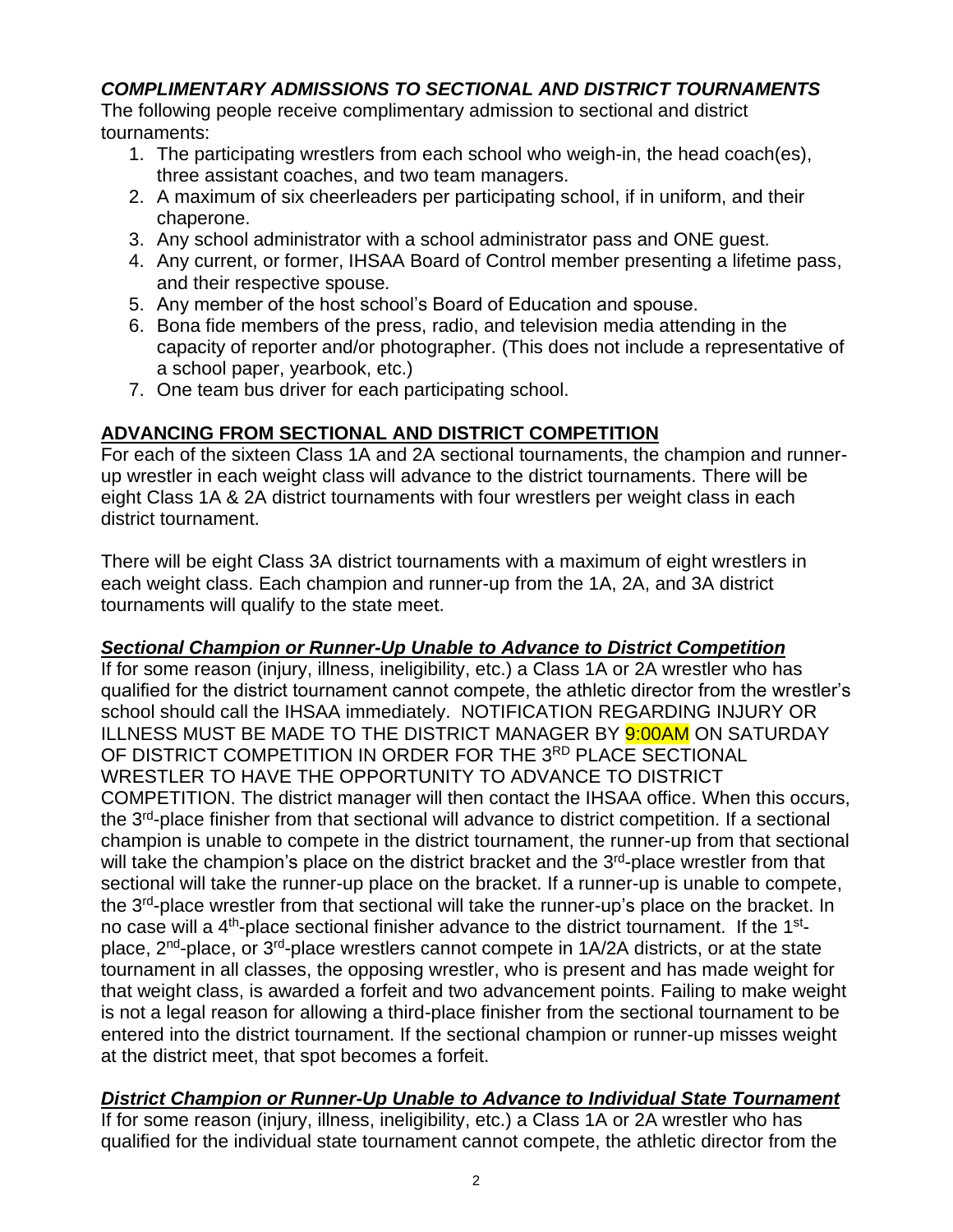wrestler's school should call the IHSAA immediately. NOTIFICATION REGARDING INJURY OR ILLNESS MUST BE MADE TO THE ATHLETIC ASSOCIATION BY 9:00PM WEDNESDAY BEFORE THE INDIVIDUAL STATE WRESTLING TOURNAMENT FOR ANOTHER WRESTLER TO ADVANCE TO THE STATE TOURNAMENT. IF THE INJURED/ILL WRESTLER IS A MEMBER OF A TEAM PARTICIPATING IN THE STATE DUALS THE TOURNAMENT MANAGER WILL DETERMINE THE DEADLINE FOR ADVANCEMENT OF THE 3RD PLACE DISTRICT WRESTLER. In no case will a 4<sup>th</sup>-place district finisher advance to the state tournament. If the 1<sup>st</sup>-place, 2<sup>nd</sup>-place, or 3<sup>rd</sup>-place wrestlers cannot compete in the state tournament, the opposing wrestler, who is present and has made weight for that weight class, is awarded a forfeit and two advancement points. Failing to make weight is not a legal reason for allowing a third-place finisher from the district tournament to be entered into the state tournament. If the district champion or runner-up misses weight at the state meet, that spot becomes a forfeit.

#### **AWARDS**

In sectional & district competition, individuals placing  $1<sup>st</sup> - 3<sup>rd</sup>$  in their respective weight classes will be awarded medals. Individual champions will also receive the IHSAA wall chart for their weight class. In addition, the district team champion will receive an IHSAA District Wrestling Championship banner. Wrestlers participating in the awards ceremonies are to wear only school-issued attire.

### **BANNERS, SIGNS, HOOPS, CONFETTI, ETC., PROHIBITED**

The Board of Control of the IHSAA prohibits spectators from displaying any banners or signs, artificial noisemakers, as well as, the use of confetti, etc. Cheerleaders are prohibited from using a paper hoop designed for athletes to run through when coming onto the mat. (This regulation is in effect for sectional & district tournaments, as well as the state tournament.)

#### **BOARD POLICY REGARDING SPECTATOR DRESS AT STATE TOURNAMENT SERIES CONTESTS**

Shirts and shoes are required attire for spectators in attendance at all indoor IHSAAsponsored athletic events.

### **BLOOD BORNE PATHOGENS**

Host schools are responsible for the necessary disposable supplies and personnel for cleaning blood from the mat or other areas of the facility. Participating schools are responsible for the cleaning of blood and other body fluids from their own athletes, and for using universal precautions when doing so.

### **BROADCASTING**

For information about Rebroadcasting /Broadcasting of IHSAA Events click on the link(s). **[Policies](http://www.iahsaa.org/wp-content/uploads/2018/10/2018-19-Broadcasts-Rules-10.16.pdf) [Fees](http://www.iahsaa.org/wp-content/uploads/2018/10/2018-19-Broadcasts-Fees-10.16.pdf) [Applications](http://www.iahsaa.org/wp-content/uploads/2018/10/2018-19-Broadcasts-Application-10.16.pdf)**

### **BYES, DEFAULTS & FORFEITS AT SECTIONAL AND DISTRICT TOURNAMENTS**

Rule 10-3 in the NFHS Wrestling Rule Book addresses tournament brackets and byes. The following are examples explaining how team points should be awarded for a bye, forfeit, or default.

*Example 1:* Wrestler #1 is scheduled to wrestle #2 in the first round of the 1A/2A sectional, or 3A district, tournament. Wrestler #1 makes weight and is ready to wrestle,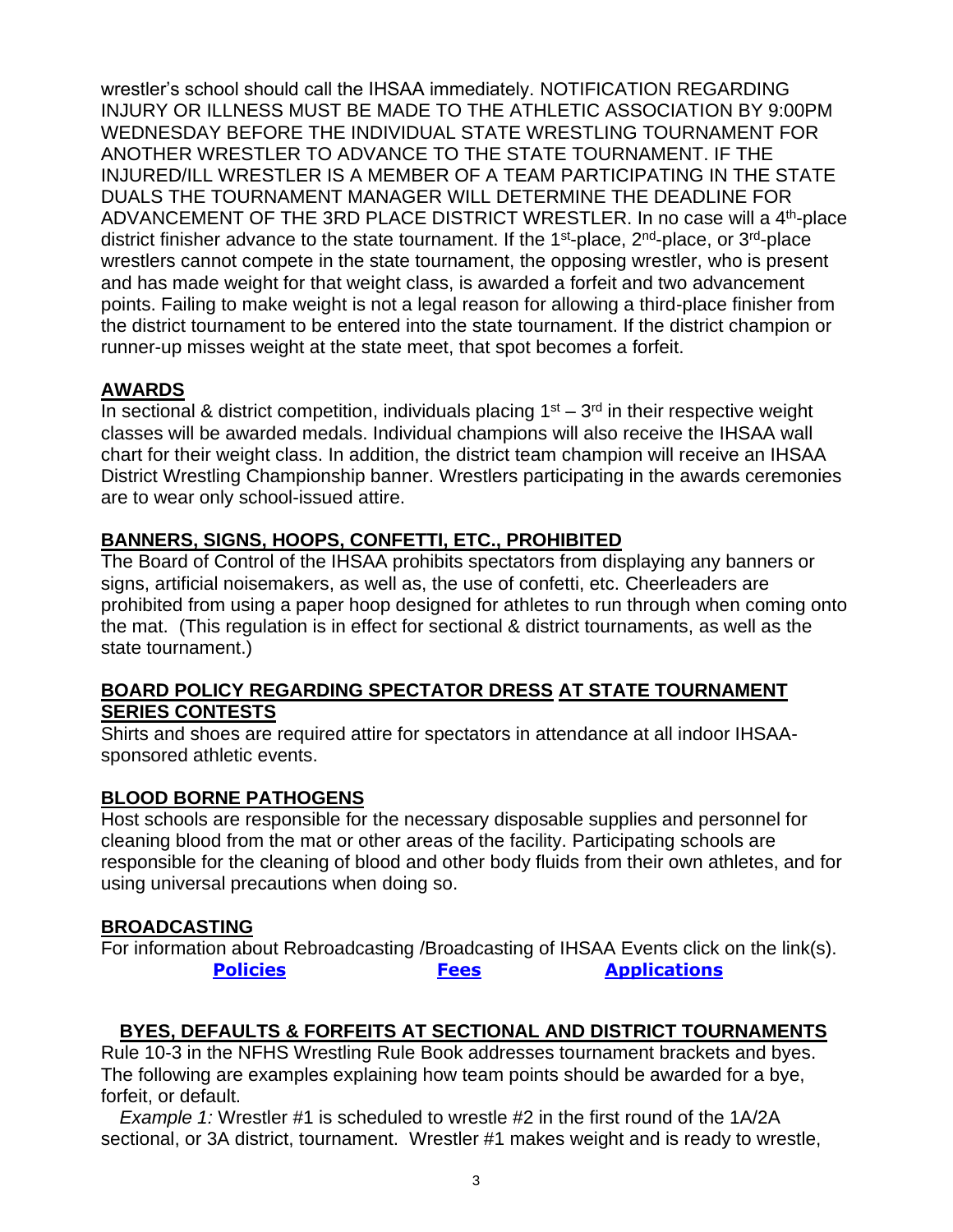but wrestler #2 fails to make weight. Wrestler #1 receives a bye, is awarded two advancement points and advances to the next round. No forfeit is awarded because wrestler #2 is not officially entered in a 1A/2A sectional or 3A district tournament because they did not make weight at the weigh-in.

*Example 2:* Wrestler #1 is scheduled to wrestle #2 in the first round of the 1A/2A sectional or 3A district tournament. Both wrestlers make weight. Wrestler #2 becomes ill, or injured, and is unable to wrestle. Wrestler #1 is declared the winner by default, is awarded two points for the default, two advancement points, and advances to the next round of competition. If this occurs during the consolation round, only one advancement point is scored.

*Example 3:* Wrestler #1 is scheduled to wrestle #2 in the first round of a 1A/2A district tournament, or at the state meet in any class. Wrestler #1 fails to make weight. Wrestler #2, who made weight, wins by forfeit and is awarded two points for the forfeit and two advancement points because all wrestlers are officially entered in the tournament through qualification at the sectional or district tournament.

*Example 4:* Wrestler #1 and wrestler #2 are competing in a match. Wrestler #2 becomes injured through NO illegal action by #1 and is unable to continue. Wrestler #1 wins the match by default and is awarded two points for the default, plus two points for advancement, if the match is part of the championship bracket. If this match occurs during the consolation round, only one advancement point would be scored, in addition to the two points for the default.

#### **CHARITABLE CONTRIBUTIONS AND SOLICITATIONS**

Tournament managers may be confronted with various requests pertaining to donations and contributions to organizations that rely upon this method or system of financing their programs. The Board of Control prohibits the passing of hats, receptacles, blankets, etc., inside the gymnasium at any IHSAA-sponsored tournament for the purpose of collecting any contributions to any group or organization. The Board of Control does not object to placing a receptacle in the vestibule or lobby of the gymnasium where the people may deposit their contributions, provided this arrangement meets with the approval of the local tournament manager.

### **CERTIFIED WEIGHT**

Wrestlers who have NOT certified their minimum wrestling weight class by making scratch weight at least one time during the regular season in the weight class at which they are competing must make scratch weight at the Class 1A or 2A sectional or 3A district tournaments.

### **CHEERLEADERS**

A maximum of six cheerleaders per school will be allowed at IHSAA postseason wrestling events.

# **CLEANING THE WRESTLING MATS**

To reduce the risk of communicable skin conditions, it is recommended that sectional and district hosts clean the wrestling mats with disinfectant cleaner between rounds, as necessary.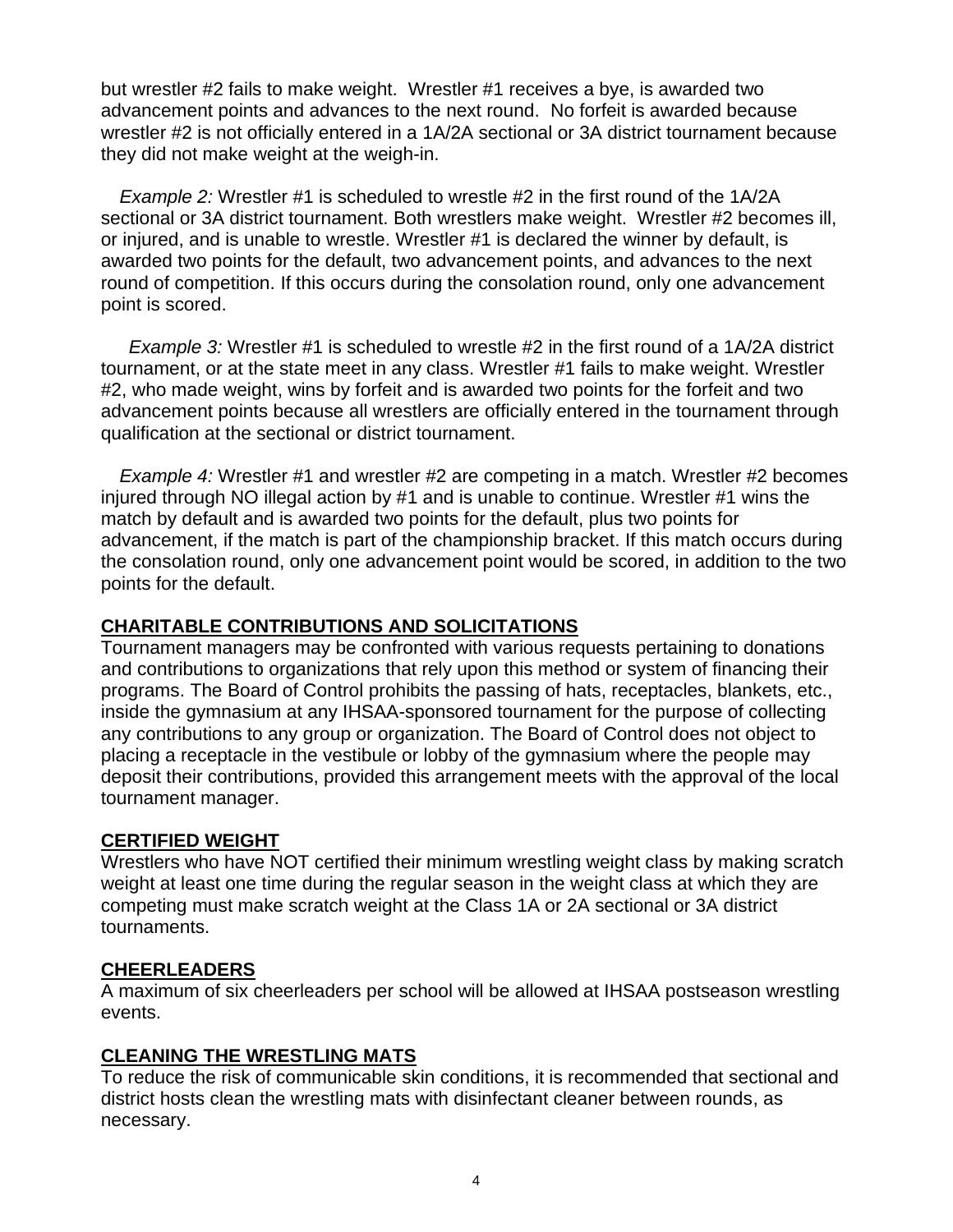# **COMMUNICABLE SKIN CONDITIONS**

Coaches who have a wrestler(s) with a suspect skin condition are required to have the completed IHSAA Skin Condition Report Form indicating the condition is not communicable on the date of competition with them in order for the wrestler(s) to compete. COACHES MUST PRESENT THE FORM TO THE MEET MANAGER OR LEAD OFFICIAL AT THE WEIGH-INS. If a designated on-site medical professional (Medical Doctor, Doctor of Osteopathic Medicine, Doctor of Chiropractic, Physician's Assistant, or Advanced Registered Nurse Practitioner) is present at the weigh-ins, he or she has the authority to rule on any suspect communicable skin conditions. This designated on-site medical professional has the authority to allow, or deny, participation regardless of what is indicated on the IHSAA Skin Condition Report Form.

### **CONCESSIONS, PROGRAMS & T-SHIRTS**

Each tournament manager is responsible for the sale of concessions, programs, T-shirts, and any other items they may want to have available for sale at their sectional and district tournament.

### **CONDUCT COUNTS**

Conduct Counts rules are in effect for all post-season tournaments. Each host school should have Conduct Counts posters for the posting of these rules.

### **ENTRY REGULATIONS, VERIFICATION OF ENTRIES, & WEIGH-IN FORMS**

Wrestlers cannot be entered in a weight class lower than that permitted by their body composition assessment or descent plan.

Final entries, including changing any entries or the weight class at which wrestlers will weigh in, must be made with the tournament manager or his/her designee before the weigh ins begin.

The declaration of the weight class in which each wrestler will compete must be made with the tournament manager or his/her designee before the last 285# wrestler steps off the scale.

*ENTRIES:* Entry into the Class 1A & 2A Sectional and 3A District Tournaments will be done through TrackWrestling. All coaches will receive an email from TrackWrestling the Monday before their 1A/2A Sectional or 3A District meet with complete instructions on how to enter wrestlers into their tournament. The entry deadline is 6:00pm, on the Thursday before 1A/2A sectionals and 3A districts. Coaches should enter the (ONE) wrestler in each weight class whom they believe will be the actual competitor. TWO wrestlers per weight class may be listed on the weigh-in form, but only one contestant per school may compete in each weight class. FINAL entries and the declaration of the weight class in which each wrestler will compete MUST be made BEFORE the conclusion of weigh ins. NFHS rules allow a wrestler to compete one weight class above the weight class for which he actually weighs in; as long as the coach notifies the tournament manager by the verification deadline which is the conclusion of weigh ins. Coaches may verify entries privately with the tournament manager, or his/her designee, if they choose. ENTRIES WILL NOT BE RELEASED TO SCHOOLS PRIOR TO THE CONCLUSION OF WEIGH INS.

**WEIGH-IN FORMS:** Coaches must enter their wrestlers into the Trackwrestling online weigh-in form for their Class 1A, 2A Sectional, or 3A District Meets, just as they have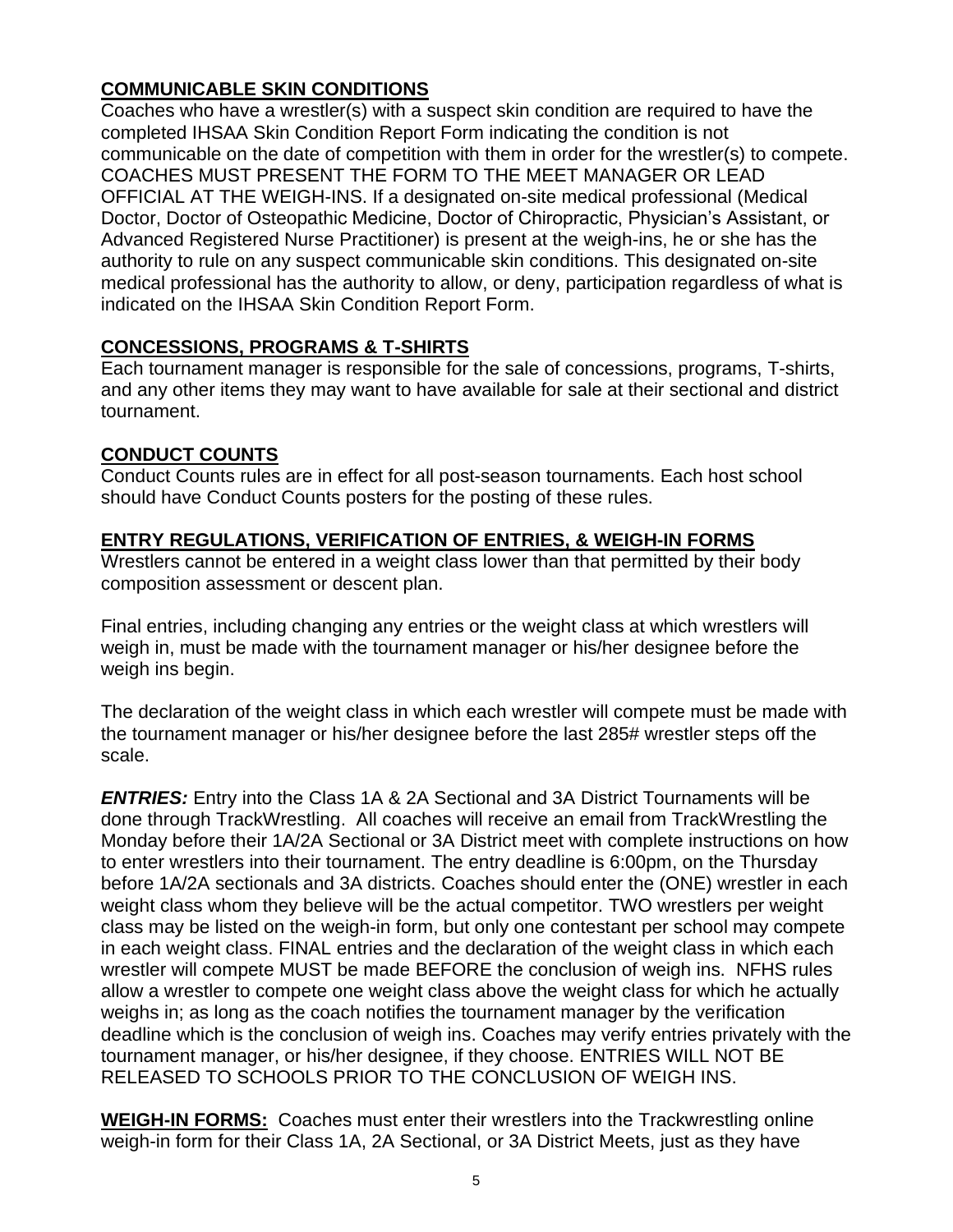during the regular season. This form will show each wrestler's lowest eligible weight class for the tournament, according to their descent plan, and if they receive the growth allowance. Coaches should also bring copies of the actual, paper weigh-in forms from each regular season meet. These actual weigh-in forms are to be presented to the Meet Manager, or his/her designee, if any questions arise regarding the weight class at which a wrestler is qualified to weigh-in. Any wrestler competing in the tournament at a weight class for which he is NOT qualified will be disqualified from the tournament and will not advance out of the tournament. Class 1A and 2A district qualifiers, and state qualifiers in all classes, do not need to be entered into the TrackWrestling Online weigh-in form because they must weigh-in for the same weight class at which they competed during qualifying tournament.

### **INTRODUCTION OF WRESTLERS AT 1A & 2A DISTRICTS**

If a 1A or 2A district host would like to introduce the four wrestlers in each weight class, they may do so immediately before wrestling **begins at 11:00am.** As a courtesy, the participating schools should be notified in advance or during the weigh ins or coaches meeting.

## **LENGTH OF PERIODS**

ALL matches during post-season competition (championship and consolation) will consist of three, 2-minute periods (2-2-2).

## **OFFICIALS FOR POST-SEASON TOURNAMENTS**

Officials for all post-season tournaments will be assigned and paid by the Athletic Association. Each tournament host will be notified as to the officials assigned to their tournament.

# **PAIRINGS, BRACKETS, & SEEDING**

Pairings for Class 1A, 2A sectional, and 3A district, tournaments will be conducted under the supervision of the Tournament Manager, or his/her designee. The rules provide for seeding, if coaches are in general agreement that seeding for a particular weight class should take place. The tournament manager will determine the starting time for the seeding meeting. The seeding meeting may begin before all weight classes have weighed in so as not to delay the start of the meet. HOWEVER, coaches MUST declare the weight classes in which ALL of their wrestlers will compete BEFORE the conclusion of weigh ins. If no seeding takes place, the wrestlers will be placed on the bracket by random draw. Complete pairing information appears in this manual and rule 10-3 of the NFHS Wrestling Rule Book.

All seeding shall be done according to Rule 10.3 of the current NFHS Wrestling Rule Book. The seeding feature in TrackWrestling will be used for initial seeding, with final changes made during the seeding meeting at 1A/2A sectional and 3A district meets. **All wrestlers will be seeded prior to the byes being placed on a line (new rule from 2018).** The tournament management, and/or the head coaches as a group, should establish criteria for seeding prior to commencing the actual seeding meeting. If the coaches cannot agree on the number of wrestlers to seed, or who to seed, placement on the bracket for all wrestlers in the affected weight class(es) will be drawn by lot. There are no mandatory criteria for determining seed positions. Consideration should be given to following when determining seed placement:

• Varsity competition only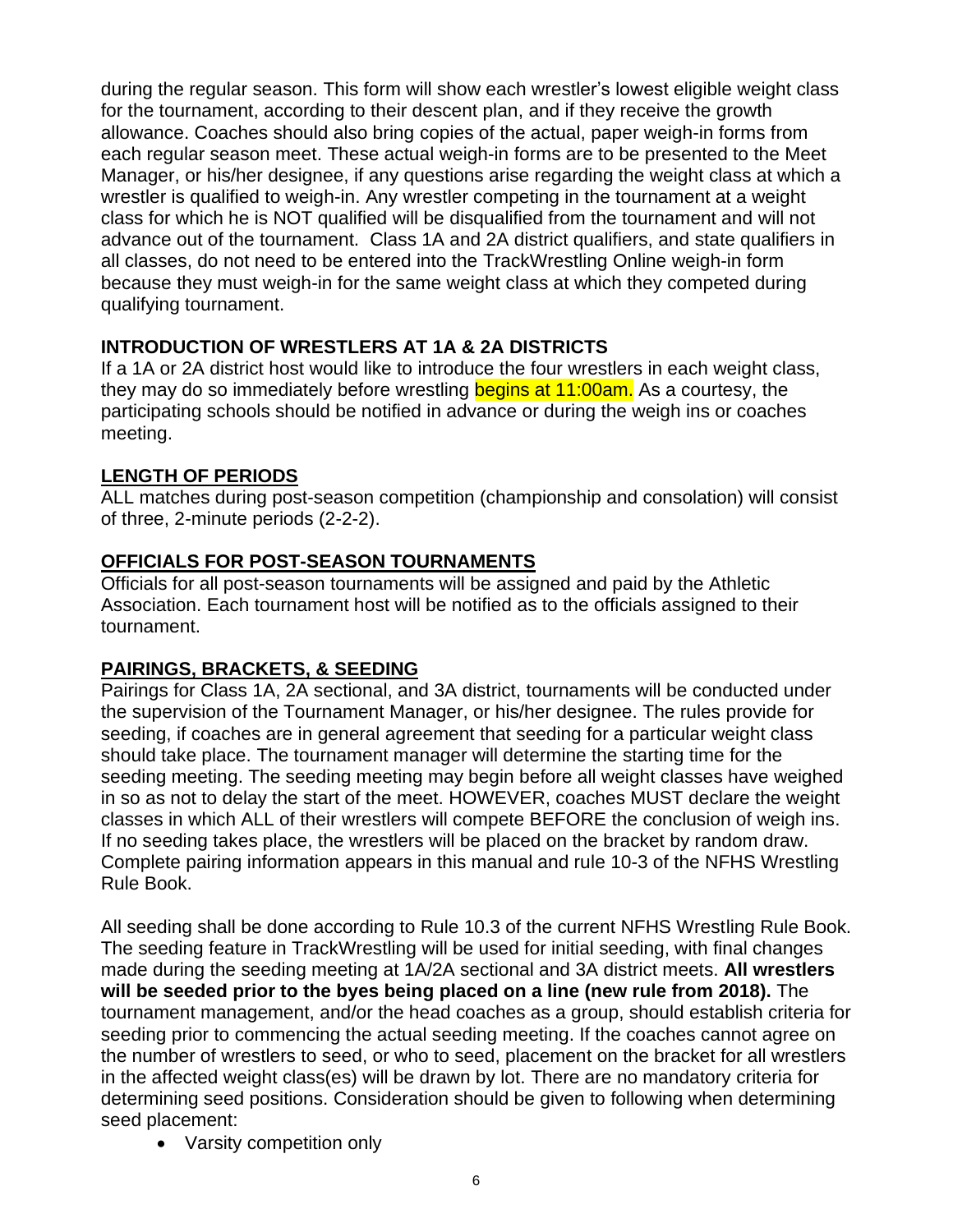- Head-to-head competition
- Records against common opponents (byes do not count as a win)
- Returning sectional, district, state champion or runner-up in the same weight class
- Exceptional record against acknowledged strong opposition
- Best overall record

### *CLASS 1A/ 2A SECTIONAL & 3A DISTRICT WRESTLING BRACKETS*

Seed all weight classes according to NFHS rule 10-3. (Numbers on the bracket in parentheses indicate seeded wrestlers.)

- 1. As per the Wrestling Coaches Advisory Committee recommendation, eightperson brackets will be used for ALL 1A & 2A sectional and 3A district meets, regardless of the number of wrestlers competing in a weight class. Wrestlers on championship brackets with less than 8 wrestlers and consolation brackets with less than 4 wrestlers will receive byes until they reach a bracket with an opponent.
- 2. If byes are necessary, draw for them according to NFHS rule 10-3.
- 3. Read the information under the heading "SUMMARY OF 1A & 2A SECTIONAL AND 3A DISTRICT WRESTLING PLACE POINTS AND ADVANCEMENT POINTS" for additional information.

(2 Advancement points on the championship side of the bracket & 1 advancement point on consolation side of the bracket.)



#### **CLASS 1A & 2A Sectional/3A District Wrestling**

### *CLASSES 1A & 2A DISTRICT TOURNAMENT BRACKETS*

The winner and runner-up in each weight class from each Class 1A and 2A sectional tournament qualify for district competition. Pairings for Class 1A & 2A District Tournaments are predetermined and pair the champion from one sectional in each weight class against the runner-up from the other sectional represented at the district tournament. The two sectional tournament sites competing at the district site will be listed alphabetically. The first sectional site in the alphabetical list, according to the IHSAA Directory, will be "A," and the second site alphabetically will be "B." All weight classes will be paired as follows:

A-1 (champion) vs. B-2 (runner-up)

A-2 (runner-up) vs. B-1 (champion)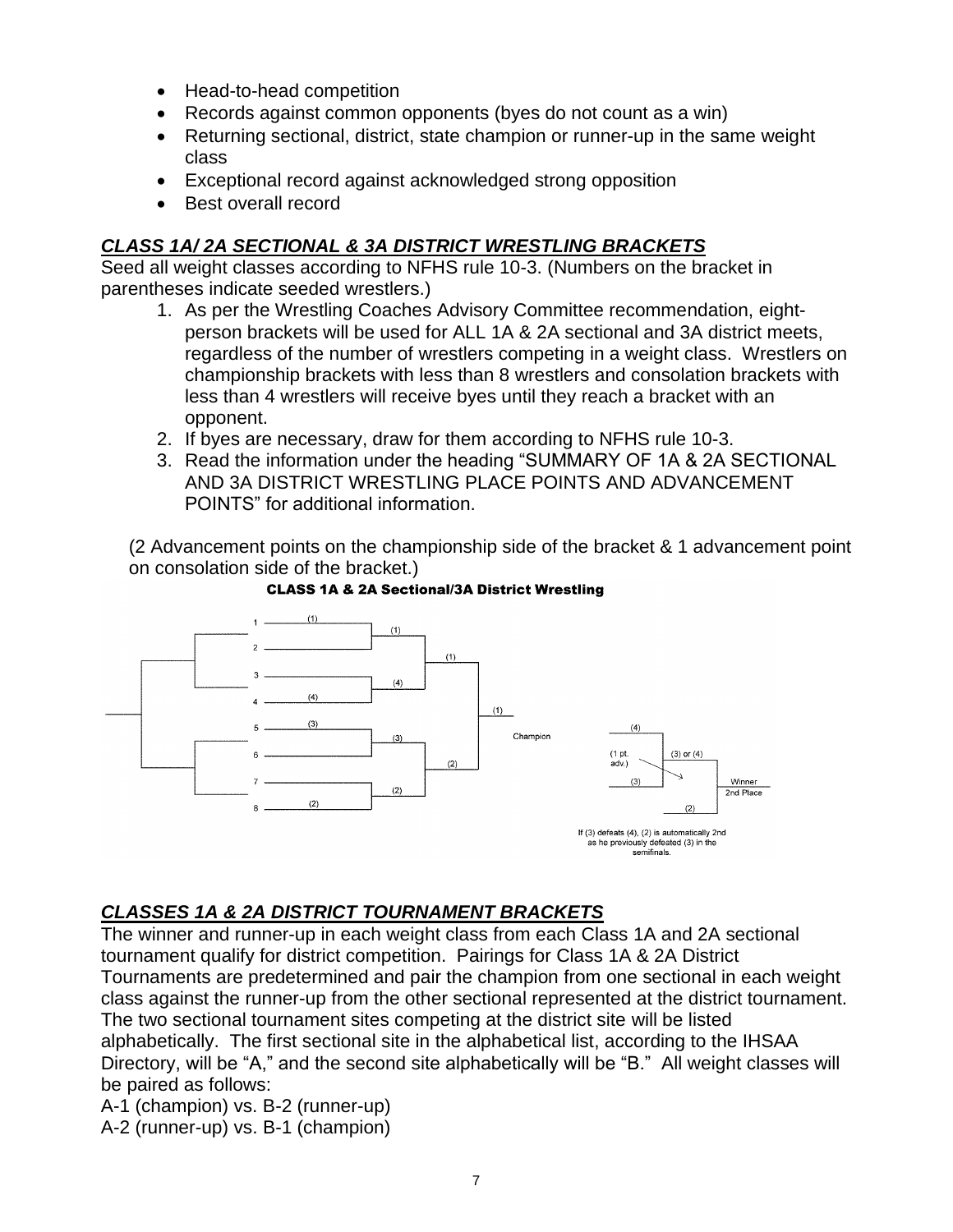

*(2 Advancement points on the championship side of the bracket & 1 advancement point* 

### **PUBLIC ADDRESS ANNOUNCEMENT POLICY**

The public address system at an IHSAA post-season event is not to be used as an open public forum for the expression of views by individuals or organizations concerning political, philosophical, religious, or other matters unrelated to the conduct of the event, or the management and safe use of the event site. For example, conducting a prayer over the public address system is prohibited at IHSAA post-season or sponsored events.

#### **REPORTING RESULTS**

Individual and team results will be reported through TrackWrestling.

#### **SUMMARY OF 1A & 2A SECTIONAL AND 3A DISTRICT WRESTLING PLACE POINTS & ADVANCEMENT POINTS**

As per the Wrestling Coaches Advisory Committee recommendation, eight-person brackets will be used for ALL 1A & 2A sectional and 3A district meets, regardless of the number of wrestlers competing in a weight class. Wrestlers on championship brackets with less than 8 wrestlers and consolation brackets with less than 4 wrestlers will receive byes until they reach a bracket with an opponent.

Advancement points are awarded when a wrestler wins a match OR receives a bye (regardless of the outcome of the next match), to advance to a bracket to compete against another wrestler. Two advancement points are awarded on the championship side of the bracket & one advancement point is awarded on consolation side of the bracket. No advancement points are awarded if a wrestler loses or advances to a bracket where there is no opponent to compete against, except when there are only five wrestlers on a bracket. In that case, the fifth-place wrestler receives one advancement point for placing fifth, even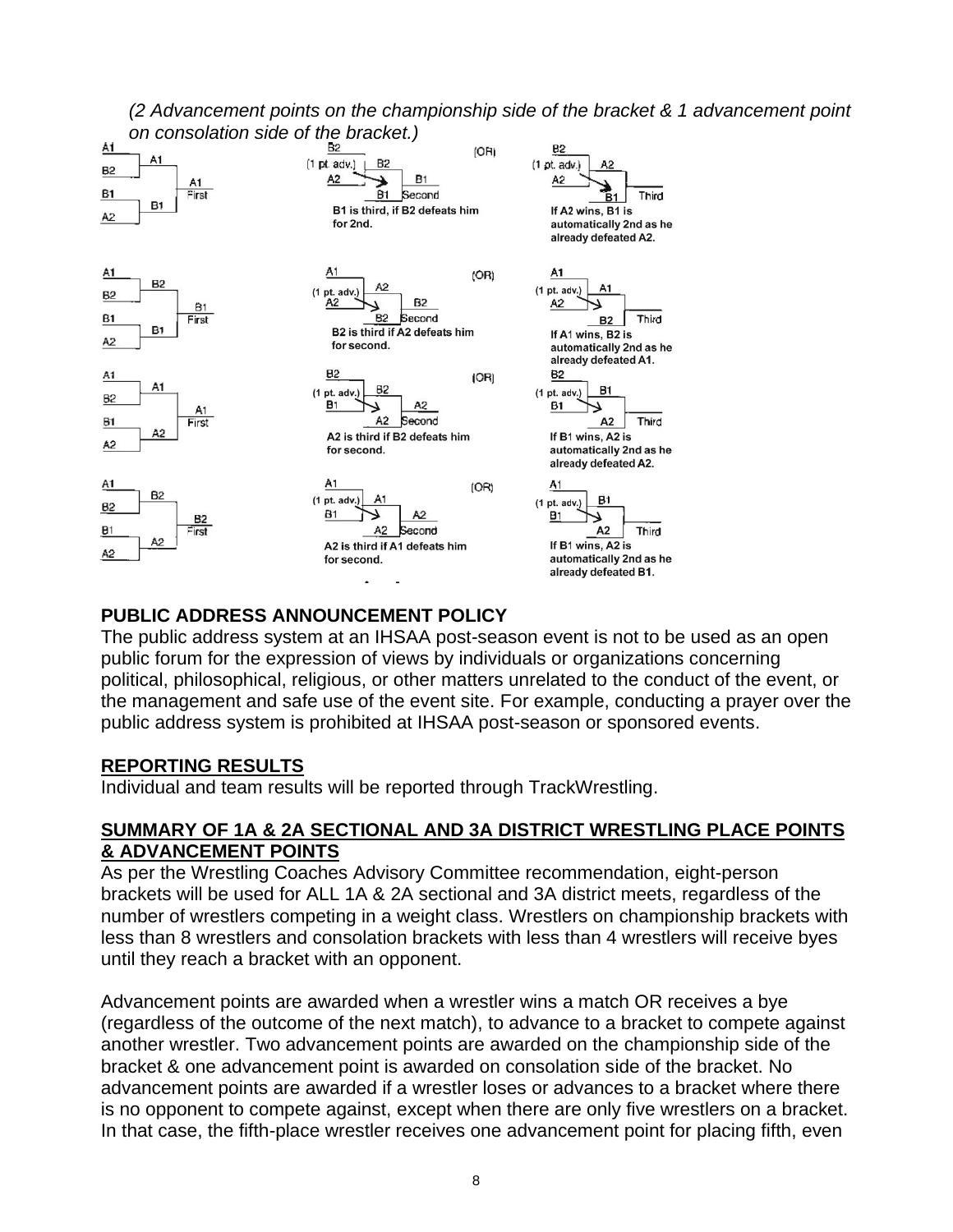though he never won a match. Even though wrestlers who receive byes are awarded advancement points, byes do NOT count as wins because the wrestler never intended to compete against anyone.

When two wrestlers who lost in the semifinals compete against each other to determine who will wrestle for true second place, the winner receives one advancement point for winning a consolation match and advancing to a bracket where there is another wrestler to compete against. If the match for true second does not take place because the wrestlers have already competed, the advancement point is still awarded because the wrestler did advance to wrestle another competitor. IHSAA rules simply state the match does not take place.

### *If there are fewer than 8 wrestlers on the 8-man bracket:*

**If there are seven wrestlers on the 8-man bracket**, the wrestler losing in the first round and moving to the first-round consolation line with no opponent receives a bye, and one advancement point, to advance to the match for  $5<sup>th</sup>$  &  $6<sup>th</sup>$  places. The wrestler winning the first-round consolation match receives one advancement point to advance to the match for  $5<sup>th</sup>$  &  $6<sup>th</sup>$  places. The top six wrestlers receive place points.

**If there are six wrestlers on the 8-man bracket**, the two wrestlers losing in the first round and moving to the first-round consolation line with no opponent receive a bye, and one advancement point, to advance to the match for  $5<sup>th</sup>$  and  $6<sup>th</sup>$  places. All wrestlers receive place points.

**If there are five wrestlers on the 8-man bracket**, the wrestler losing his first-round match is awarded 5<sup>th</sup> place points, AND one advancement point, even though he never won a match. All wrestlers receive place points.

**If there are four wrestlers on the 8-man bracket,** each wrestler receives a bye and two advancement points to advance to the semifinal bracket. All wrestlers receive place points.

**If there are three wrestlers on the 8-man bracket,** two wrestlers receive a bye and two advancement points to advance to the semifinal bracket and one wrestler receives two byes and four advancement points to advance to the finals. All wrestlers receive place points.

**If there are two wrestlers on the 8-man bracket,** both wrestlers receive two byes and four advancement points to advance to the finals. Both wrestlers receive place points.

### **TEAM SCORING**

Six place team scoring (16, 12, 9, 7, 5, 3) is ALWAYS used in 1A & 2A sectional meets regardless of the number of wrestlers on a bracket. In the 1A/2A districts, points will be scored for the first three (3) places as follows, 14-10-7.

#### **Team scoring must be contested within 30 minutes after the posting of final team scores in order for any consideration to be given to correcting team scores**.

# **TEAM TIES AT SECTIONAL AND DISTRICT TOURNAMENTS**

To determine the team winner of a sectional and/or district tournament which ends in a team tie for first place, the following criteria will be applied in the order listed:

a. The team with the *most individual champions* will be declared the winner.

b. The team with the *most second-place winners* will be declared the winner.

c. The team with the *most third-place winners* will be declared the winner.

d. The team with the *most fourth-place winners* will be declared the winner.